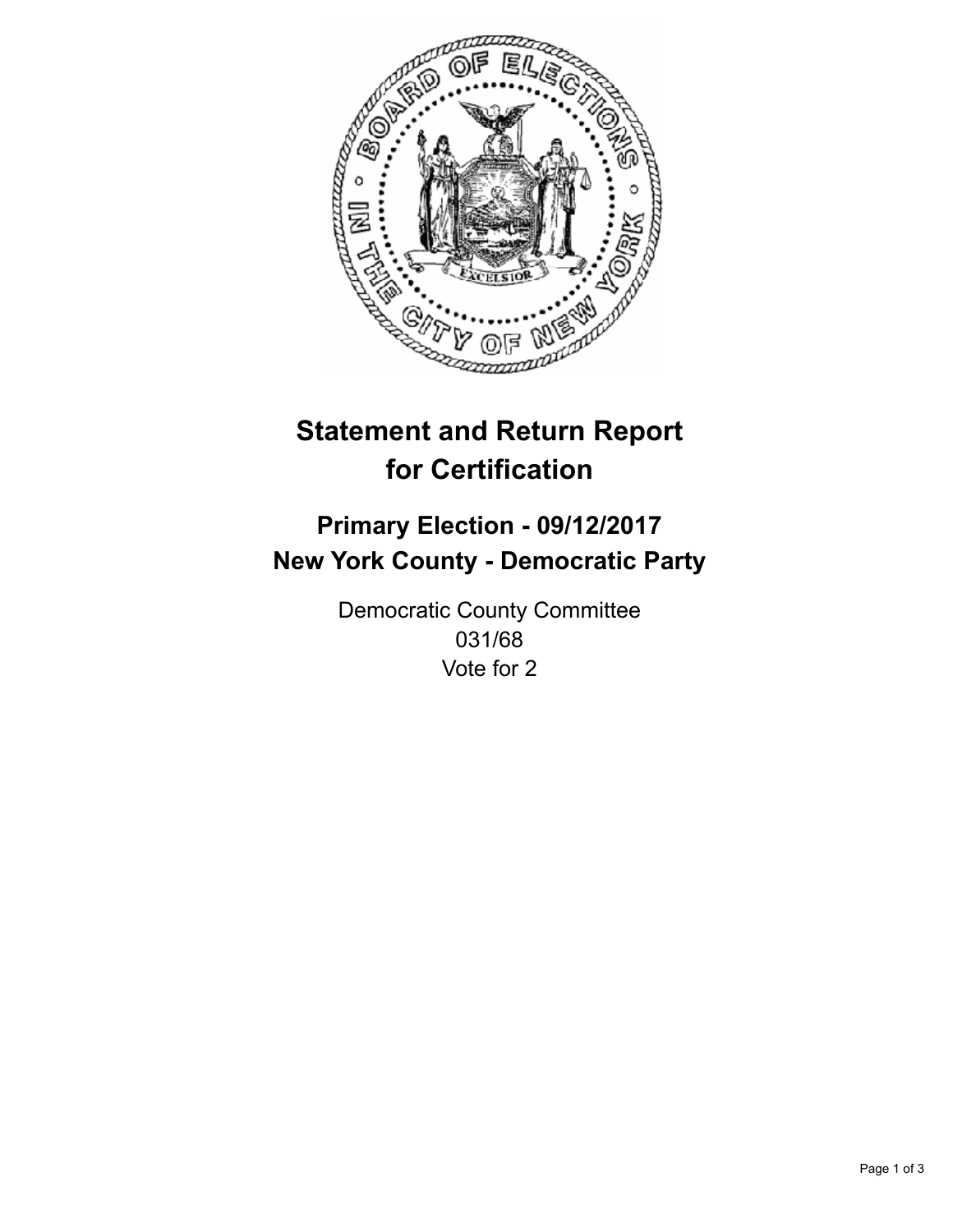

## **Assembly District 68**

| <b>PUBLIC COUNTER</b>                                    | 154 |
|----------------------------------------------------------|-----|
| <b>MANUALLY COUNTED EMERGENCY</b>                        | 0   |
| ABSENTEE / MILITARY                                      | 5   |
| AFFIDAVIT                                                |     |
| <b>Total Ballots</b>                                     | 160 |
| Less - Inapplicable Federal/Special Presidential Ballots | 0   |
| <b>Total Applicable Ballots</b>                          | 160 |
| WILLIAM P. SMITH                                         | 67  |
| <b>JOHN RUIZ</b>                                         | 71  |
| SHEREE D. MULLINS                                        | 40  |
| JAMEELAH PRESSLEY (WRITE-IN)                             |     |
| UNCOUNTED WRITE-IN PER STATUTE (WRITE-IN)                |     |
| <b>Total Votes</b>                                       | 180 |
| Unrecorded                                               | 140 |